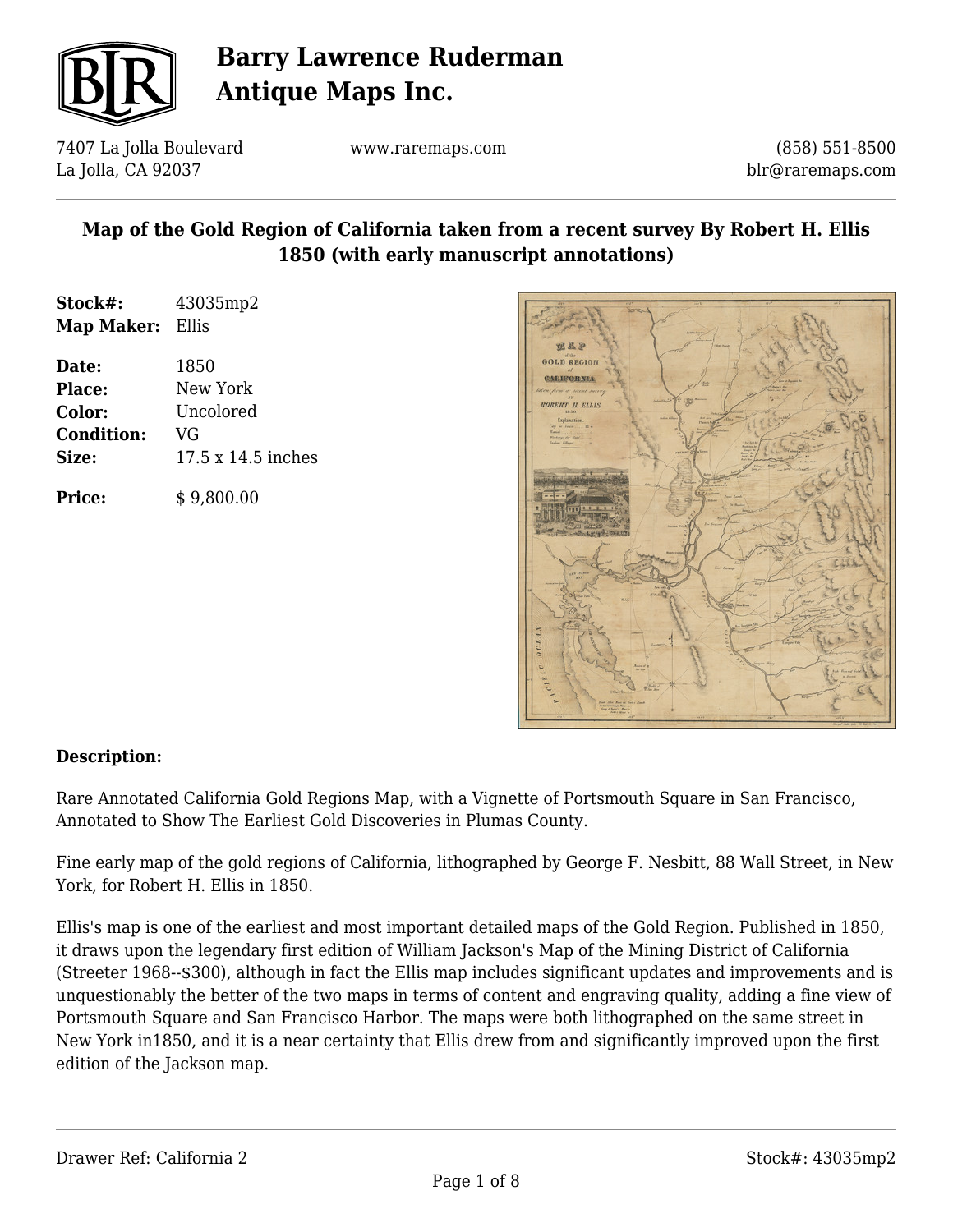

7407 La Jolla Boulevard La Jolla, CA 92037

www.raremaps.com

(858) 551-8500 blr@raremaps.com

### **Map of the Gold Region of California taken from a recent survey By Robert H. Ellis 1850 (with early manuscript annotations)**

The present example of Ellis' map includes annotations in an early hand, attempting to plot the creeks and towns north of Nevada City and about southwest of Downieville, during the initial mining boom in Plumas County in 1850-1851. This example of the map was apparently used by an early miner in the region, as it pre-dates the addition of the place names added here in manuscript, a number of which would appear on printed maps until the Trask map of 1852. **{{ inventory\_detail\_link('36370') }}**

The map provides a fine overview of the gold regions, extending from the southern mines on the "Mariposa River" (Mariposa Creek) to Grass Valley and Chico areas (not named), and centered on the Sacramento Delta and Gold Regions.

The map locates dozens of areas and identified roughly 300 sights labeled as "Workings for Gold", as well as Indian Villages and towns. The Quicksilver mines south of Santa Clara are also shown, as are a number of the surviving Missions. The map also provides a fine overview of the existing roads, including some distance numbers.

The "Workings for Gold" are primarily concentrated on the following Rivers (and their upper tributaries):

- Mariposa River
- Mercedes (Merced) River
- Tuoleme (Tuolumne) River
- Stanislaus River
- Calaveras River
- Mokelome (Mokelumne) River
- Cosumes (Cosumnes) River
- Bear River
- Yuba River
- Feather River
- American River

The present map is also annotated in an early hand, locating a number of place names not on the printed map, including:

- Tolles (John Tolles New Diggings on the Yuba River)
- Nelson's Creek
- Grass Valley (Little Grass Valley, Plumas County)
- Onion Valley (Onion Valley Creek, Plumas County)
- Poor Mans Creek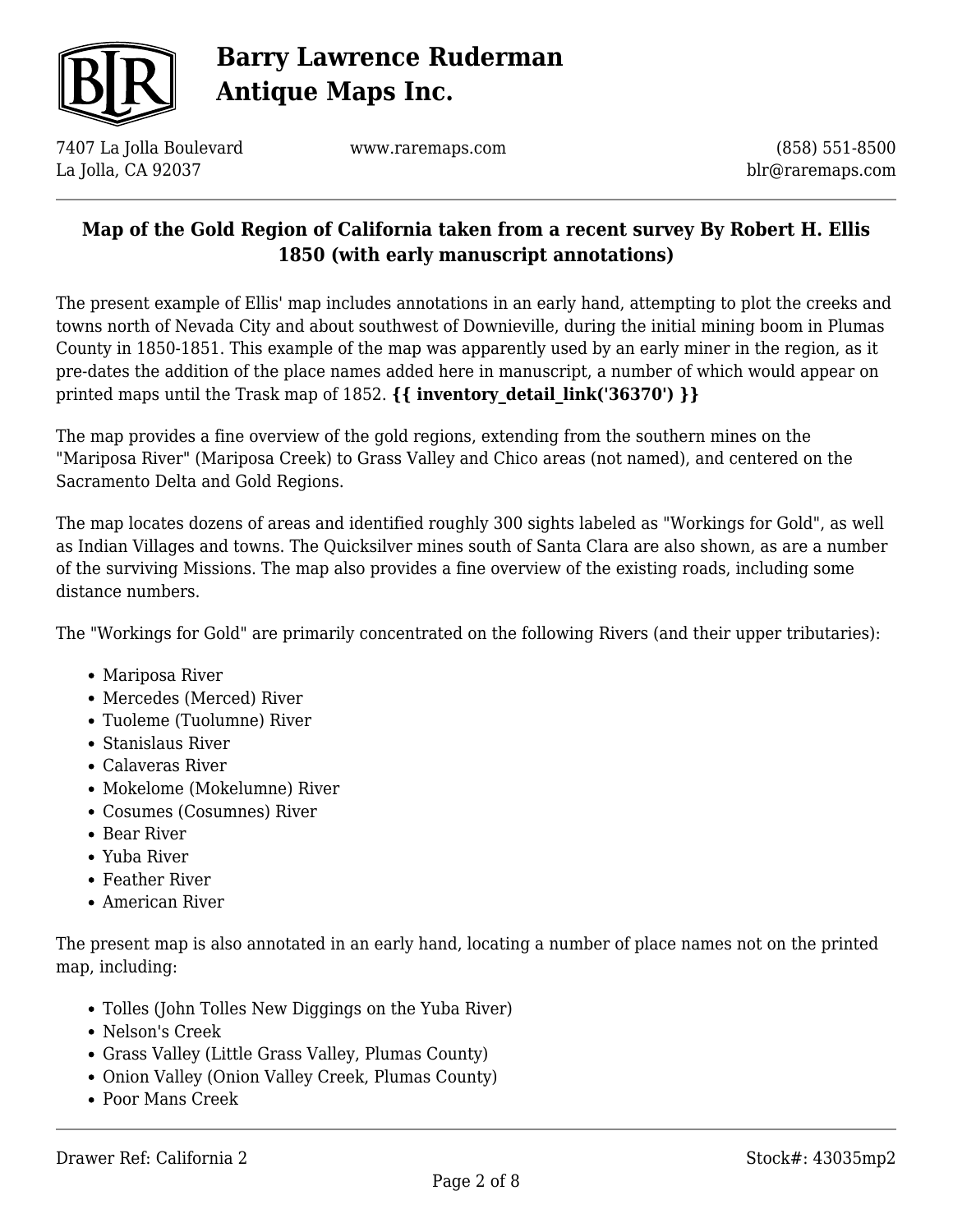

7407 La Jolla Boulevard La Jolla, CA 92037

www.raremaps.com

(858) 551-8500 blr@raremaps.com

### **Map of the Gold Region of California taken from a recent survey By Robert H. Ellis 1850 (with early manuscript annotations)**

- City Seventy Six (?)
- Auburn
- Navada (Nevada City)
- (Big) Deer Creek

The annotations suggest that the map was used at the time of the initial gold strikes north of the Nevada City area. Nevada City was first settled in 1849. The Gold Tunnel on the north side of Deer Creek was the city's first mine, being located in 1850. The first saw mill built in Nevada City was on Deer Creek, just above the town, in August, 1850.The Daily Alta California first reported on July 10,1850, that the Placer Times reported "Gold Lake" as the new diggings in the mountains of the Feather River, based upon a report of Capt. S. Well. The report quoted the Placer Times as follows:

At the head of Nelson's Creek, lies the famous "Gold Lake" diggings so styled from a large body of water which it found there at this time. These diggings are at such an altitude above the level of the plains, that the atmosphere is pure and invigorating. Gold is found there in abundance over a large tract of quartz region. The richest deposits are believed to be at a distance of ten feet below the surface. Washing is performed from the yield of the earth from five to eight feet beneath. The gold is coarse and beautiful.

Capt. S. states, his conviction that these are richer diggings than any yet discovered in the Northern placer. Men were making from one to five hundred dollars per day with case. . . . The time of discovery appears to have been in February last.

At Marysville "packers" are constantly starting out for "Gold Lake" . . . Over one hundred pack animals left Marysville on Saturday for these new diggings on Feather River .

The Plumas County Tolles New Diggings (as opposed to Tolles Old Diggings, near Forbestown), references the diggings of John Tolles on Indiana Creek in 1851. Gold was discovered along the ravine and creek in 1851, and the diggings were called "Indiana Creek," or "Tolles New Diggings." One hundred feet square was a mining claim, and an ounce per day the average yield. In 1851 and 1852, there were between four and five hundred miners at work along Indiana and Keystone creeks, making a very lively camp.

Onion Valley and Little Grass Valley are in the mountains North of Nevada City. The following is excerpted from the Illustrated History of Plumas, Lassen & Sierra Counties (1882):

Onion Valley was so named because of a wild onion that grew there in early days, and which the people used to eat. A house was built in the valley in 1850, and that winter a great many miners came in from the river and creeks, and camped until spring. Early in the spring, also, a great many on their way to the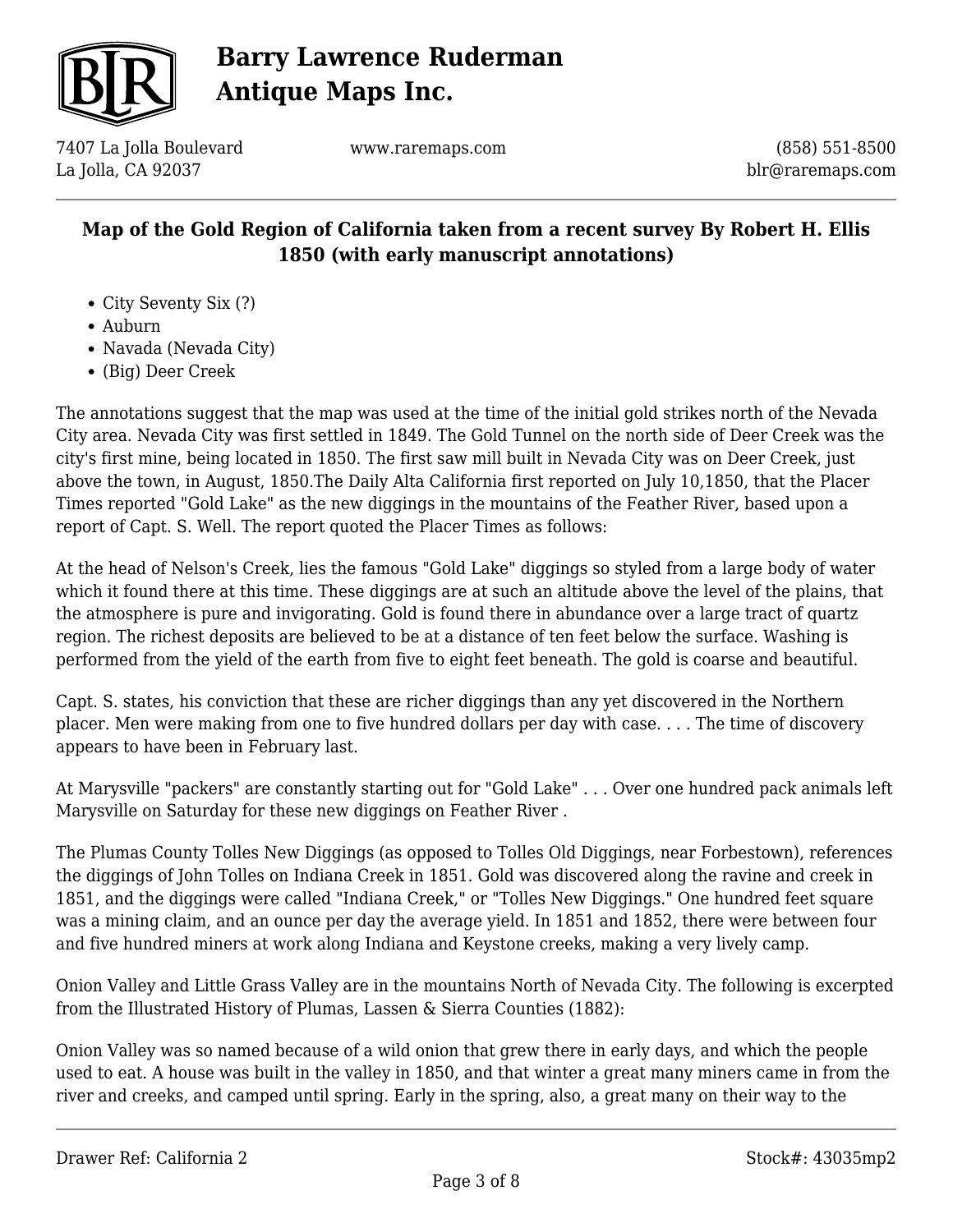

7407 La Jolla Boulevard La Jolla, CA 92037

www.raremaps.com

(858) 551-8500 blr@raremaps.com

#### **Map of the Gold Region of California taken from a recent survey By Robert H. Ellis 1850 (with early manuscript annotations)**

mines from below camped in the valley for a few weeks, waiting an opportunity to go to the river. This was then an exceedingly lively neighborhood. There were half a dozen hotels, as many stores and saloons, a large gambling-house, and a ten-pin alley. During 1851, and for several years thereafter, it was the general headquarters for miles around. Its business began to decline in the fall of 1851, when trading posts became more numerous in the surrounding mining camps. A few years later a post-office was established here, for this place, Richmond Hill, Sawpit Flat, and other adjacent mining points. . . .

The same source provides the following excerpt:

Little Grass Valley from 1850 until roads were made was the end of wagon travel from Marysville, and here goods were transferred to the backs of pack-mules, and carried to their destination beyond. Several cabins were built here in 1850.

The same reference work also includes the following excerpt:

Of a sad incident of that winter Mr. Mason writes: "During a fine spell of weather, in January, I think, five of us concluded to go to Butte Bar. We made the trip in two days. We arrived just before dark, and began gathering wood for our camp-fire. While others were cooking, I wandered into the one cabin that stood on the bar, and saw what appeared to be a pile of blankets lying in a corner. Thinking it strange that they should have been left there, I went over to feel them, and was soon convinced that they covered the body of a dead man. After we had finished our evening meal, I lighted a pine knot, and telling the boys what I had found, led the way into the cabin, where we found that my suspicions were correct. In the morning we searched to see if we could find some clew to the mystery. On his person were only a knife and a little coarse gold. He was apparently a German, about twenty-two years of age, but his name I could never learn. We found some old beef bones that he had been biting, and were satisfied that he had come to his death from starvation. Wrapping the blankets around the body, we buried them a short distance from the cabin, and returned to our camp down the river. In the spring of 1851 went to Onion Valley, and there learned more of the sad affair. Three men who had been working on Poorman's Creek had left the creek in December to go to Onion Valley, had lost their way in a severe snow-storm, and wandered down to the river. Seeing this cabin on the other side, they crossed over and availed themselves of its friendly shelter until the storm abated. They had been out of provisions for a number of days, and were becoming rapidly weak and powerless. They again started for Onion Valley, but this one was too feeble to get over the mountain, and the others had been compelled to go on without him, promising to send relief if they survived. One of the others gave out on the top of the mountain, while the third struggled on to within a few miles of the valley, when he was found by a party of miners, who gave him food and took him to the valley. He related his story, but told them it was no use to go back after the man at Butte Bar, as a storm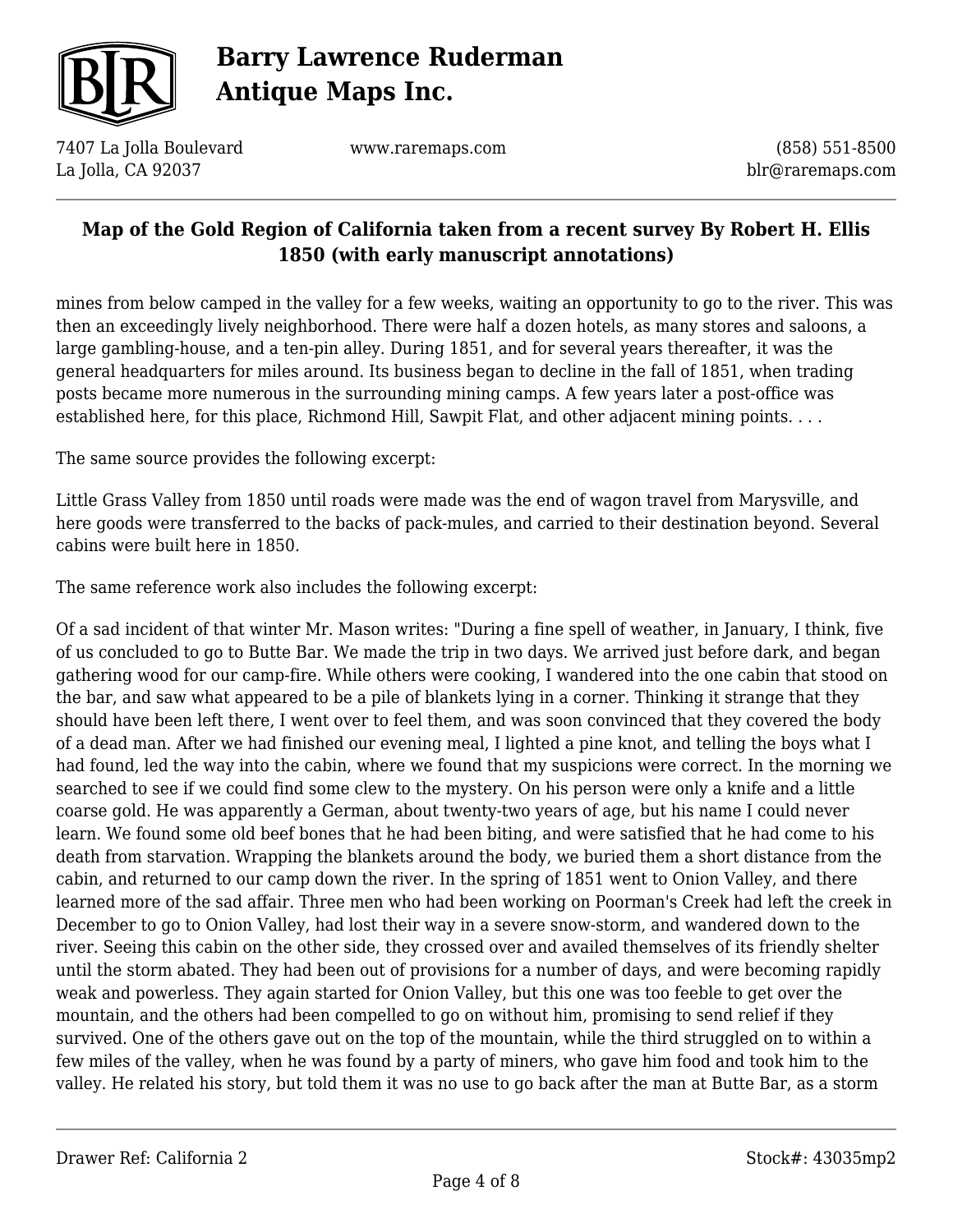

7407 La Jolla Boulevard La Jolla, CA 92037

www.raremaps.com

(858) 551-8500 blr@raremaps.com

### **Map of the Gold Region of California taken from a recent survey By Robert H. Ellis 1850 (with early manuscript annotations)**

had occurred since, and he had surely perished. The second man was rescued, but no effort was made to go after the first one, whom every one supposed to have died several days before. If they had gone to Butte Bar after him, I think they would have found him alive, as we saw his foot-marks in the snow after the last storm, showing that he still lived when the rescuing party was on the mountain."

While the Ellis map has been referred to as a copy of William A. Jackson's Map of the Mining District of California (Lithographed by Lambert & Lane, No. 69 Wall St., NY, in New York in 1850), in fact, the Ellis map is the more detailed and better engraved of the two maps, and is probably better described as a significant improvement on the first edition of Jackson's map, likely issued within several months of the first edition of the Jackson.

First edition of Jackson Map: www.digitalcommonwealth.org/search/commonwealth:4m90fc37g

Second edition of Jackson Map: www.raremaps.com/gallery/detail/23821

The primary differences between the two maps are listed below:

The Ellis includes a large vignette of Portsmouth Square and San Francisco Harbor.

The Ellis map identifies Empire City on the Tuolumne River. The Jackson map names Crescent City in the same place, whereas the second edition of Jackson's map correctly refers to the map as Empire City. See below for the histories of these two towns.

The Ellis map locates Grayson Ferry on the San Joaquin River, between the Tuolumne and Merced Rivers. The Jackson map fails to locate Grayson Ferry, although the second edition locates Grayson City on the opposite side of the San Joaquin River. See below for a history of Grayson's Ferry.

The Ellis map locates San Joaquin City at the confluence of the San Joaquin and Stanislaus River. The Jackson locates Stanislaus City in both the first and second editions of the map.

The Ellis map locates Montezuma to the east of Suisun Bay on the San Joaquin River. No similar town appears on either Jackson map.

The Ellis map locates Suisun City, which is not on the Jackson map.

The Ellis map locates Washington, which is called Margaretta on both editions of the Jackson map.

The Ellis map locates Fremont. The first edition of the Jackson shows Fremont, but fails to include the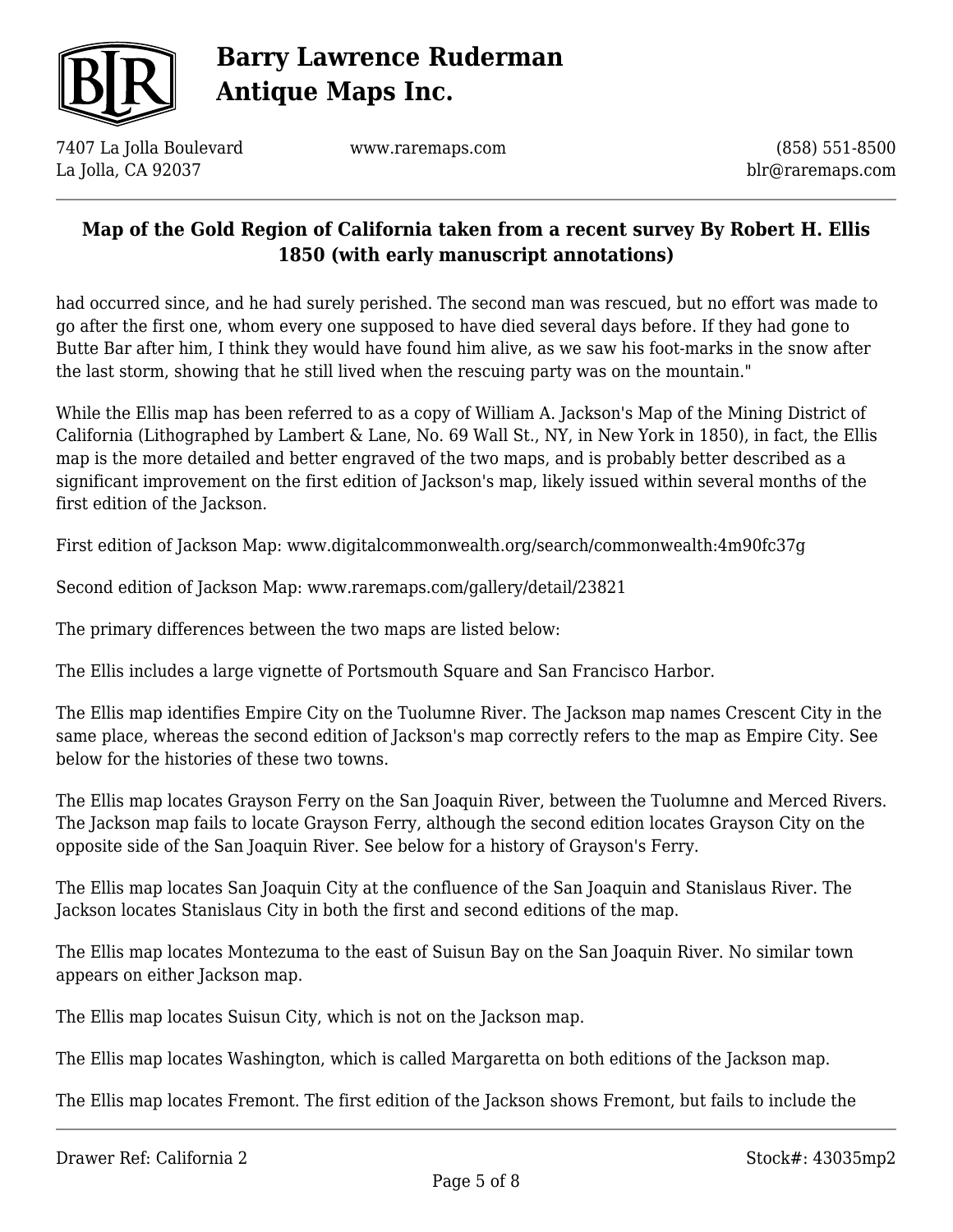

7407 La Jolla Boulevard La Jolla, CA 92037

www.raremaps.com

(858) 551-8500 blr@raremaps.com

#### **Map of the Gold Region of California taken from a recent survey By Robert H. Ellis 1850 (with early manuscript annotations)**

name, which is added in the second edition.

The Ellis map locates Marysville (founded January 1850), Eliza, Plumas City and Nicholas on the Feather and Yuba Rivers. The Jackson omits these towns.

The Ellis map locates Chico Creek. The Jackson map refers to the map as Bear Creek in the first edtion.

The Ellis map locates Hensley's Ranch, Biddle's Ranch and Neal's Ranch on Chico Creek and Butte Creek, which do not appear on the Jackson. Both maps locate Heath's Ranch, while the Jackson locates Guillaume Saw Mill on the upper Butte River, which does not appear on the Ellis.

Crescent City was established on the NORTH bank of the Tuolumne River in late 1849 or early 1850 by Benson & Byers. However, after promoting the city, the Steamer Etna coming from Stockton was unable to regularly reach the town, and the town failed within months of its formation. Empire City was founded at about the same time on the SOUTH bank of the Tuolumne in April 1850 and would quickly become a well populated and viable town, the county seat of Stanislaus County and the head of navigation on the Tuolumne River. The Stanislaus Historical Quarterly for Winter 2013 notes:

Empire City was founded a mile or so up the river from the failed settlement of Crescent City. It was on the south bank, near the point where today's Santa Fe Railroad bridge crosses the Tuolumne River. For at least a month, there was some confusion as to Empire City's real name. It was called Crescent City at first by some and then Crescent City Secundo, but Empire City quickly became its official name. The founders were E.S. Townsend, Jr. and Edmund P. Hart. Some considered John G. Marvin, a longtime supporter of Empire City, as being the founder. The Stockton Times newsman who [reported the Etna's first trip to Crescent City] . . . also wrote on May 4, 1850: "Having spent a very merry evening with Mr. Townsend, Jr. and Mr. Hart from a rival city [Empire City] on the opposite bank two miles higher up."

Andrew Jackson Grayson, a native of Louisiana, who came to California in 1846, established a ferry at the Grayson site in April 1850. Captain Grayson, veteran of the Mexican War in California, and other men settled on the land grant in early 1850. In 1849, Grayson and J.F. Stephens were partners in a merchandise business in Stockton. They conceived the idea of planting a town and ferry boat service for miners heading for the southern mines. There was a public meeting of sorts held at the Grayson ferry site on February 27, 1850, establishing a settlement, with the name of Grayson. Grayson Ferry began operating in April 1850. Grayson, also known as Grayson City and Graysonville, is located on the west bank of the San Joaquin River, about five miles south of the mouth of the Tuolumne River, on land once part of the Mexican land grant, Rancho Pescadero.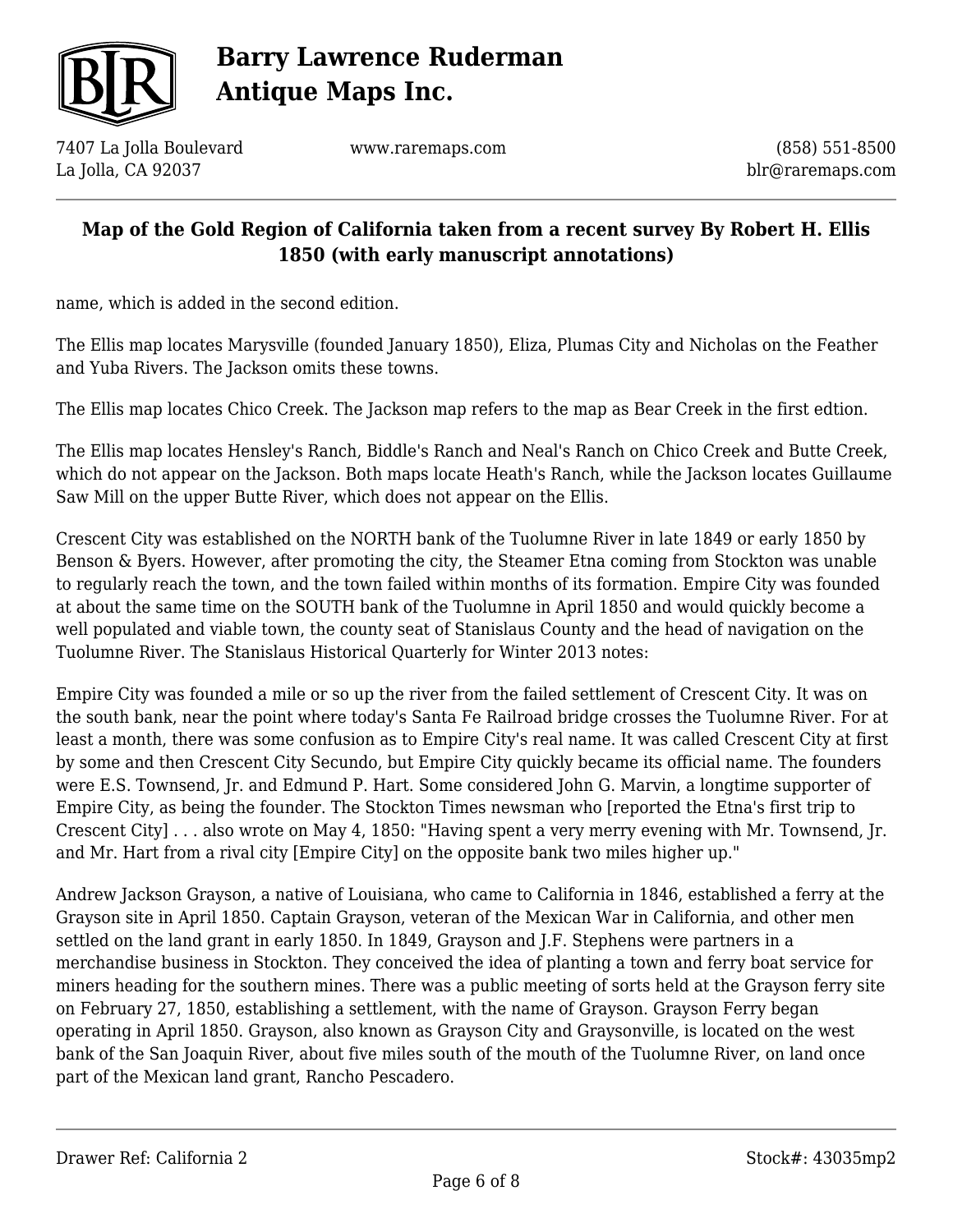

7407 La Jolla Boulevard La Jolla, CA 92037

www.raremaps.com

(858) 551-8500 blr@raremaps.com

### **Map of the Gold Region of California taken from a recent survey By Robert H. Ellis 1850 (with early manuscript annotations)**

San Joaquin City was a river town established in 1849. Pioneers and freight wagons following post roads to the southern mines crossed the San Joaquin River nearby at Durham's Ferry. As a terminal for riverboats, the town played an important part in the development of the west side of San Joaquin Valley, with grain farming and cattle raising.

Stanislaus City (now Ripon) was founded in 1846 as a Mormon settlement, also known as New Hope. Mormon Sam Brannan brought settlers to a spot 1 1/2 miles north of the junction of the Stanislaus and San Joaquin Rivers, near present day Salida. Brannan established the settlement of New Hope or Stanislaus City. Mormon President Brigham Young could not agree with Brannan to settle the Mormon people at New Hope instead of in the Valley of the Great Salt Lake. Many of the Mormon settlers went to the gold mines or to Utah, abandoning the settlement by the Fall of 1847, although a brief attempt was made to restart the city after the discovery of gold.

Montezuma Slough dates back to the Spanish explorers. The town of Montezuma was first formed by Lansford Hastings, whose emigrant's guide, published in 1845, was the guide book which was followed by the Donner Party on their ill-fated attempt to cross the Sierras. After seeing Adolph Sutter's fledgling dream taking root, Hastings decided to establish his own city called Montezuma, located south of Sutters Fort at the juncture of the Sacramento and San Joaquin rivers. Before Hastings could start his own dream of Montezuma, however, he sailed to Mexico during the summer of 1844, made an overland crossing to the Gulf of Mexico, and then returned to Ohio to increase the emigration to California. He decided to raise money to print the book by giving a series of presentations on the benefits of western emigration. His efforts paid off when the book was released in Cincinnati in early 1845. Sales of Hastings book were surprisingly good. His promotional circuit took him to New York where he met Sam Brannon, a Mormon leader who was organizing a contingent of the faithful, to sail for California. Hastings told Brannon about Montezuma and soon began dreaming about a rush of Mormons going west to settle in New Switzerland. In August 1845, Hastings decided to return to Sutters Fort to be in position to meet the Mormons and other emigrants who he anticipated arriving in California. Hastings led a small party of 10 men west along the California Trail with the intention of checking out the shortcut he wrote about in his book. Hastings' group, however, decided against taking the cutoff and they stuck to the traditional trail, reaching Sutters Fort on Christmas Day. It wasnt until the following year Hastings finally saw his dysfunctional shortcut as he headed east to meet the 1846 migration. Tragically, Hastings' confidence was not shaken at the thought of families breaching mountain canyons and stumbling across parched deserts. It was a reckless decision that led to the Donner Party meltdown and their demise in the Sierra snow.

The town of Washington (now West Sacramento) was laid out by Margaret McDowell in 1849. We suspect Margaretta refers to Margaret McDowell.